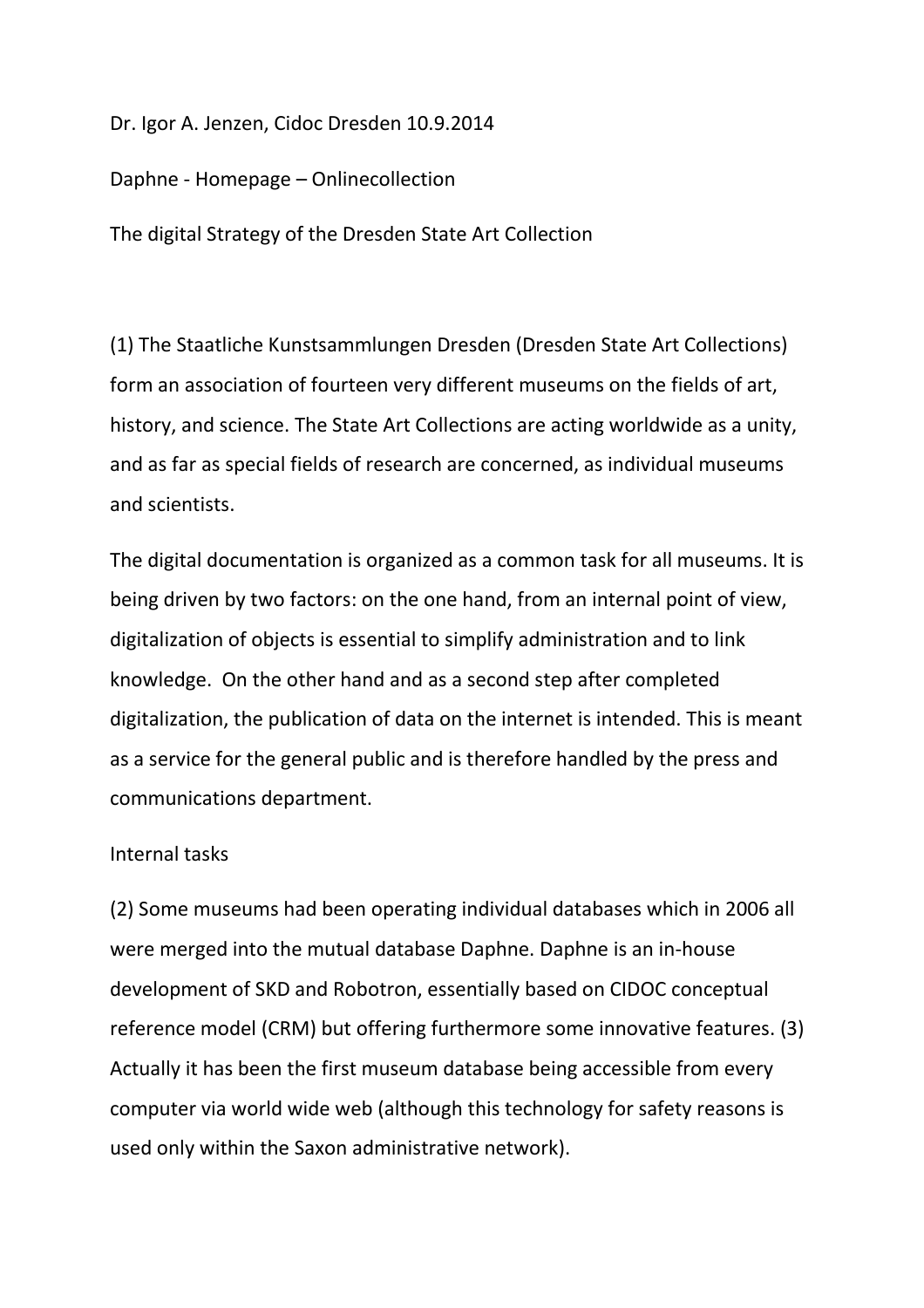(4) Daphne offers a sort of associative keyword search-option by using word families of the German keyword vocabulary SWD (today it's the GWD). And Daphne makes a difference between standardized datafields for searching and free formulated textstrings for publishing purposes. There are duty areas for all museums and specialized areas for individual museums in a balanced, well running relation.

(5) As a result of the great success of the Daphne-Database the Saxon state government encouraged the digitalization process since 2008 very generously by providing 15 million Euro spread over 10 years. A motivation underlying was the need for provenance research. (6) So there is a dedicated research area in Daphne for the exchange of knowledge between all museums. Thanks to this project, in recent years up to 80 documentarists, art historians and historians were employed. They not only compiled and indexed the artifacts but also researched the origin of 40.000 suspicious objects. Currently there are still 35 employees working.

(7) Meanwhile the database has been further developed. After technical problems in version 2 we now use since 2013 the third generation, Daphne 3, which manages about 970.000 object records (out of 1.400.000 estimated objects in the SKD and the Ethnografical Collections) in a fast and reliable way. The museum holdings of some of our smaller collections have been completely electronically recorded by now. That for example applies to Grünes Gewölbe (Green Vault), Porcelain Collection, Sculpture Collection and some others. The more extensive collections will still take some time, for instance the Prints Collection with 550.000 objects and the Coin Collection with 350.000 objects.

Recently the data of State Ethnographical Collections have been mapped into Daphne and now have to be re-worked. This is a new, extensive and challenging task.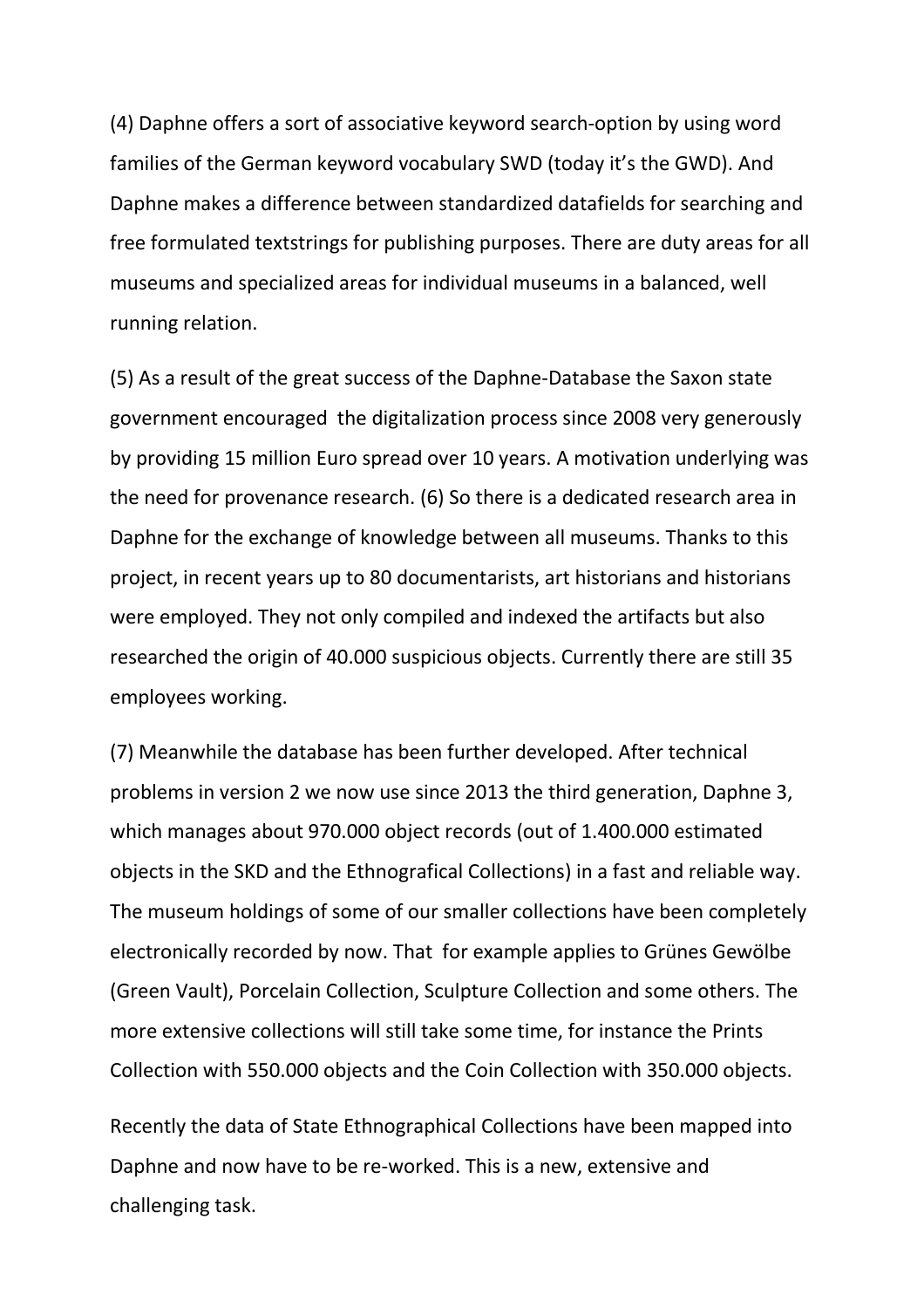Out of the nearly 1 million data sets in Daphne about 400.000 are of high quality. They are scientifically proven, indexed, and provided with at least two photographs. The remaining 600.000 object records are in different stages of processing but they all do work already.

We are now happy to say that Daphne is an effective working tool very well used by our colleagues. It is networking administrative processes, exhibition projects, restoration and research.

In this respect the well funded "Daphne Project" helps us to digitalize our daily work in nearly all aspects. But the scientific research of the content is definitely not powered by the Daphne Project. Research – except on provenance – has to be carried out by SKD curators and scientific staff. So it takes a while until all datasets will be proved or improved. This happens each time a data file is opened and used in order to prepare an exhibition, to restore an object, to write an article or to join a cooperated research-project. These research projects are very important, helpful and productive.

For instance the Sculpture Collection uses Daphne´s Lido interface to run a cooperation with the Capitoline Collection Rome concerning the mutual history of both collections.

The New Masters Gallery and the Kunstfonds (Art Fund) serve a database concerning "Bildatlas Kunst in der DDR" (a pictorial atlas of art in GDR).

The Collection of Prints, Drawings and Photographs is joined with other Print Collections running an online service on graphic arts.

And some weeks ago a cooperation was signed between the Ethnographical Collections and the Deutsche Fotothek der Sächsischen Landesbibliothek – Staats- und Universitätsbibliothek Dresden (SLUB) (German Photographic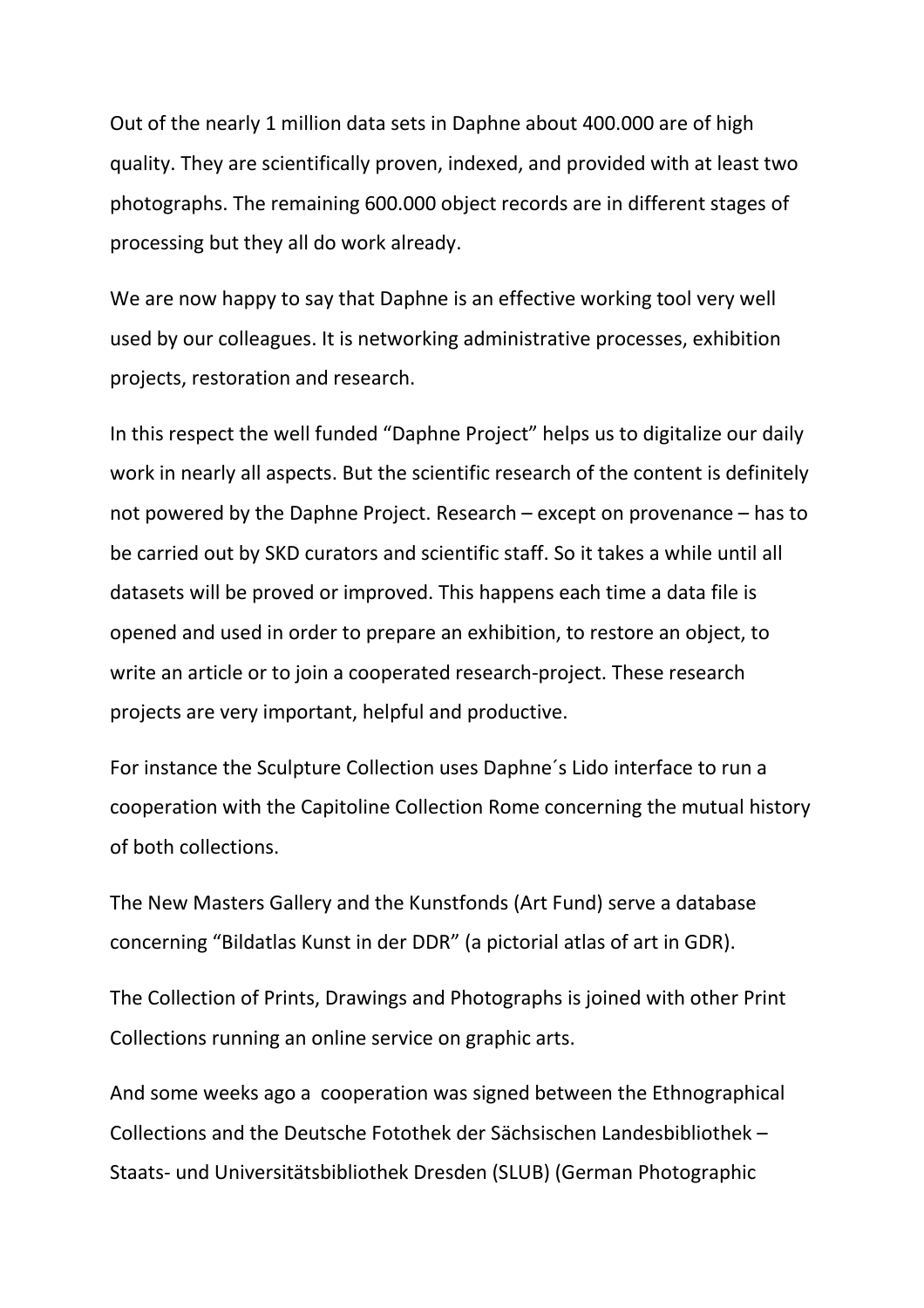Collection in the Saxon State and University Library Dresden) in order to make photo archives of famous explorers accessible.

## External tasks

The Staatliche Kunstsammlungen Dresden take the responsibility of classical museum duties very seriously: collection, preservation, research, exhibition, communication. In each field the database meanwhile plays an indispensible role. The first and principal task concerning Daphne was and still is the complete digital recording of all objects within the time-frame of public funding.

The publication of data on the internet is paid by SKD itself from its own resources.

This task is realized by our press and communication department, firstly because we are aware of the need for an attractive design on internet, and secondly because we consider the publication of data as a sort of home delivery service for our customers. So this is part of a number of initiatives to reach our clients digitally. (8)

## The SKD serve

| Second Life                         | May 2007 till August 2011                  |
|-------------------------------------|--------------------------------------------|
| Twitter                             | since August 2009                          |
| Youtube                             | since April 2010                           |
| Facebook                            | since November 2010                        |
| Relaunch Homepage SKD April 2010    |                                            |
| <b>SKD Blog</b>                     | since April 2010                           |
|                                     | <b>Online Collection since August 2011</b> |
| Google Art Project since April 2012 |                                            |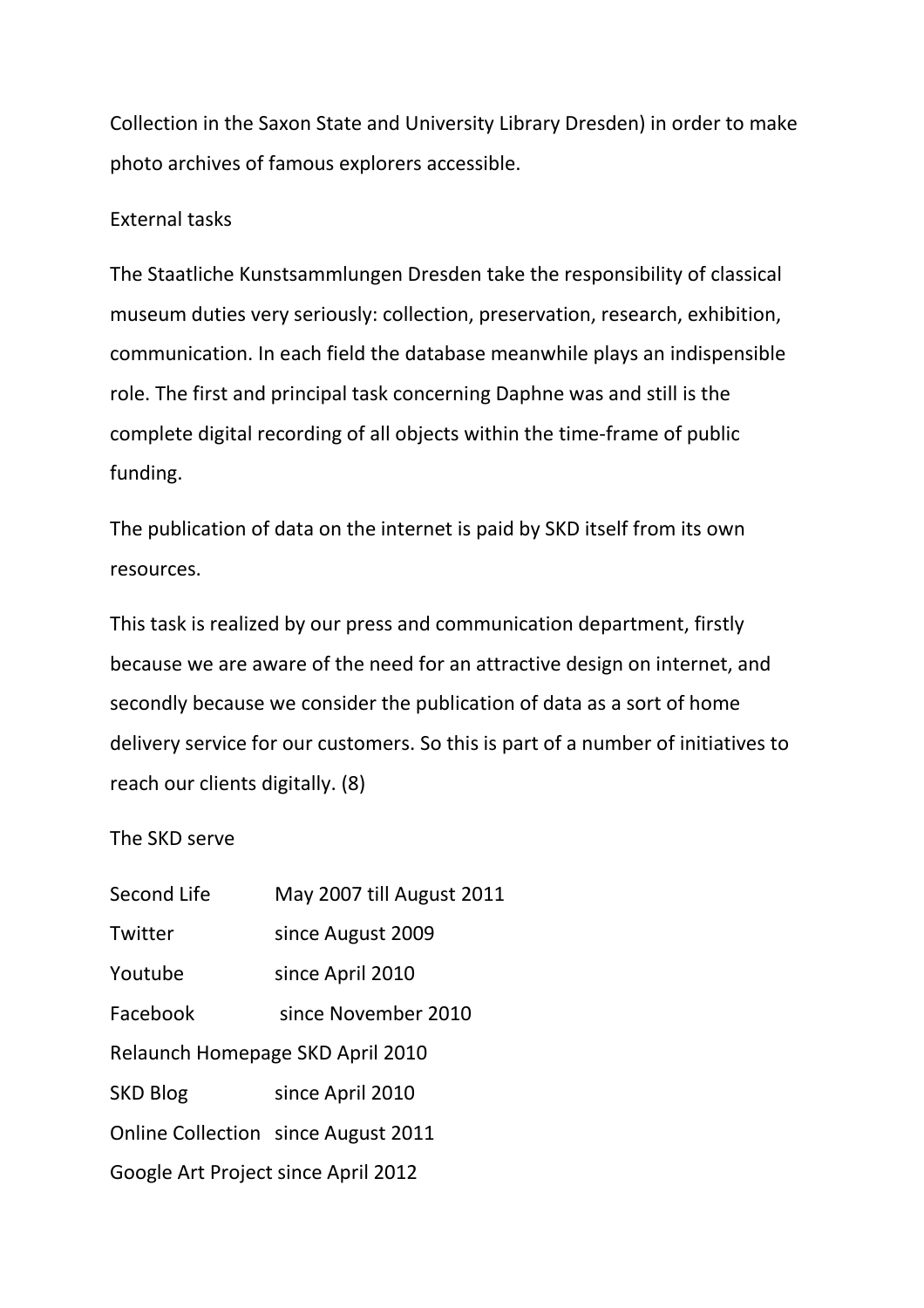(9) The Online Collection presents a small public part of Daphne data in an attractive and easy to understand manner. (10) There are several approaches to the content, walkways, preselected themes and of course (11) an extended possibility to search as you would expect it.

(12) Each image is combined with central metadata and  $-$  if possible  $-$  with an explanatory text.

Since its installation in 2011 the Online Collection has changed its character. Starting as a teaser with a selection of highlights, it now has expanded to an instrument for scientific research. Today the Online Collection includes 42.000 objects. The increase in scientific queries shows that it is used in a serious manner.

Right now we are preparing a revision of design, range of data fields and functions. For example the convenient search functions of Daphne should be open to the public, too (though this is also a technical and a financial problem.) And we are developing means of reasonable scientific communication, taking place within the Online Collection as far as objects are concerned, and on the homepage as far as subjects or persons are concerned. On our home page we are going started to establish an area where research projects and researchers of SKD can be found easily. It is called the Research Channel.

At the same time we consider it useful not only to serve special research data bases but also to participate in general public data projects like Europeana or Digital Library.